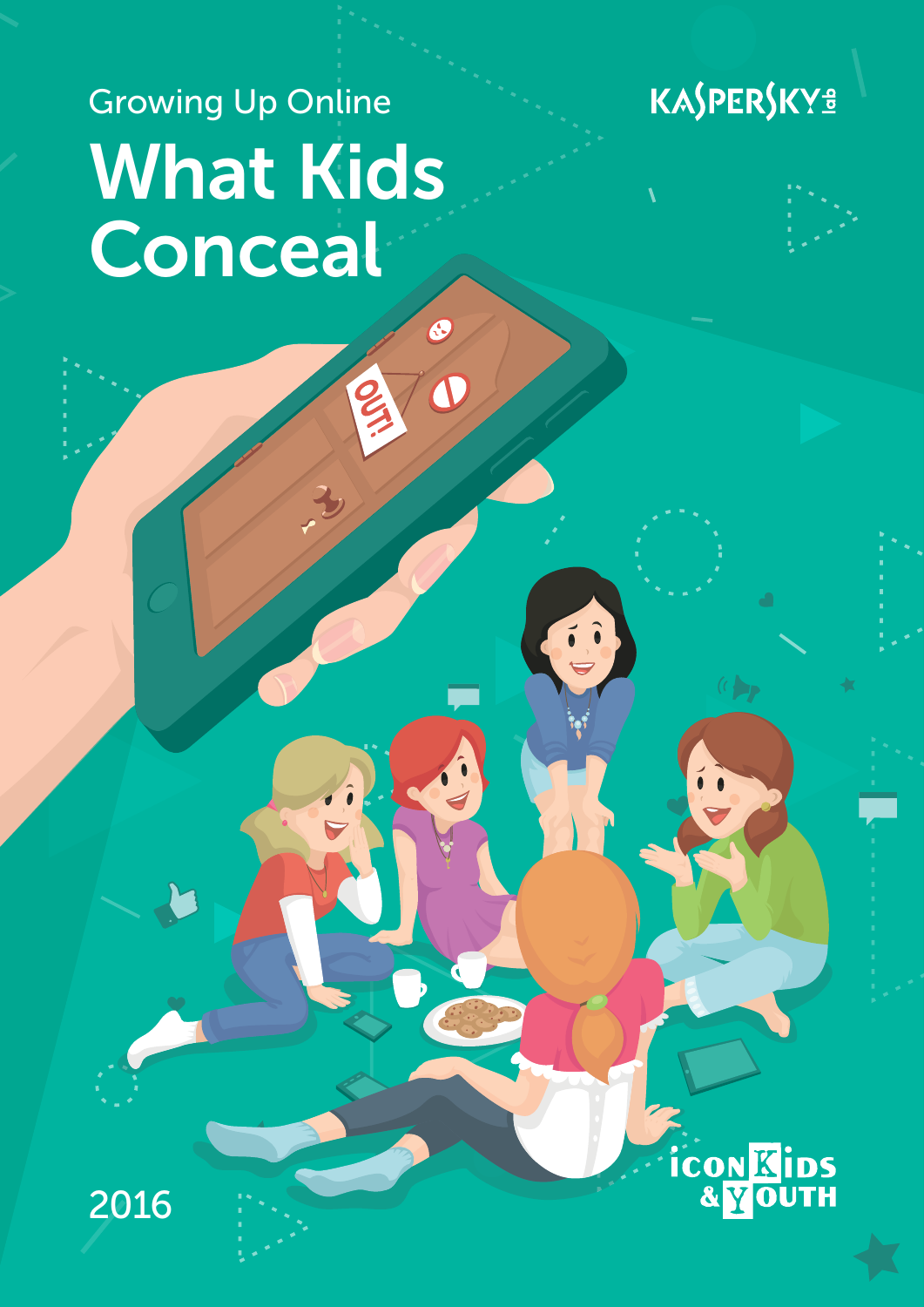## Main Findings

- **44%** of 8 to 16 year olds have concealed from their parents something related to their online or device activity (This rises to 51% of 14 to 16 year olds)
- Up to 70% of parents whose children have successfully hidden online activity are unaware that their kids conceal potentially dangerous online activities from them, such as inappropriate content, interacting with inappropriate people, or cyberbullying
- To keep their activities hidden, 14% of kids have locked a device with a password their parents didn't know. 13% try to time online sessions for when their parents are out and 10% delete their browsing history after every session
- 22% have used anonymizer tools and 14% have downloaded applications that enable them to conceal which apps they use
- At the same time, 75% of kids would feel safer if they could talk more with their parents about the dangers online

### Methodology

The research, undertaken for Kaspersky Lab by iconkids & youth, surveyed online 3,780 families with children aged 8 – 16 (one parent and one child per family) in seven countries:



Not all the survey results have been included in this report. To find out more please contact Kaspersky Lab.

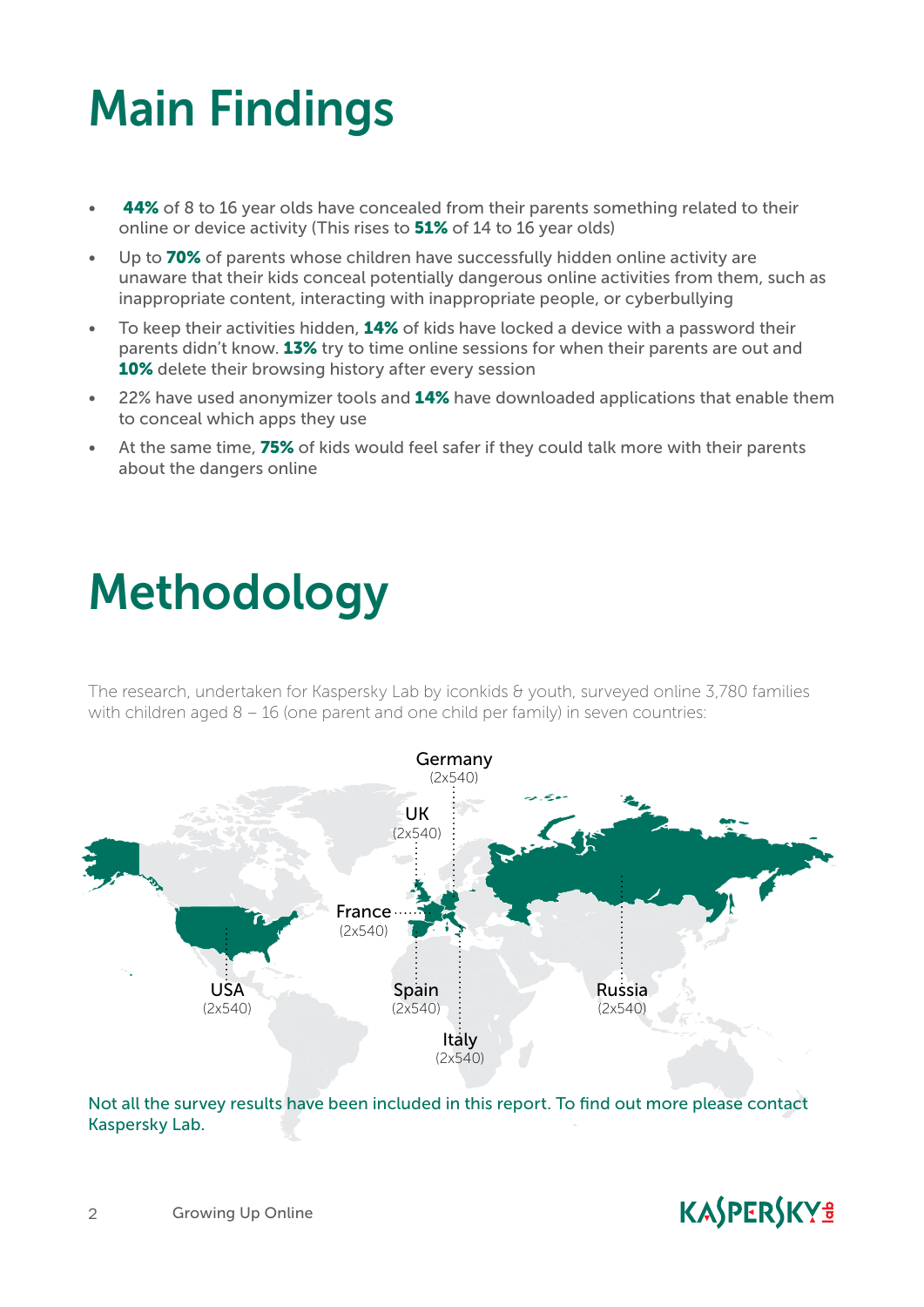## To be awake is to be online

#### The world at their fingertips…

Connected devices and the Internet have become an embedded part of life for young people. Four in ten (44%) admit to being online constantly, rising to 61% of those aged between 14 and 16 and falling to a still surprising 25% of those aged eight to ten.

|                       |        |      | Gender |            | Age                |                 |
|-----------------------|--------|------|--------|------------|--------------------|-----------------|
|                       | GLOBAL | Boys | Girls  | 8-10 years | years<br>$11 - 13$ | $14 - 16$ years |
| Almost constanly      | 44%    | 43%  | 45%    | 25%        | 44%                | 61%             |
| Once or twice a day   | 31%    | 32%  | 30%    | 32%        | 34%                | 27%             |
| Several times a week  | 19%    | 19%  | 19%    | 29%        | 18%                | 11%             |
| Once a week           | 4%     | 4%   | 4%     | 8%         | 3%                 | 1%              |
| Several times a month | 2%     | 2%   | 3%     | 5%         | $1\%$              | $1\%$           |
| Once a month          | $1\%$  | 1%   | 1%     | 2%         | 0%                 | 0%              |
| Rarely/never use it   | 0%     | 0%   | 0%     | 0%         | 0%                 | 0%              |

How often do you personally use the Internet as a whole? Respondents: Children

The Internet connects them to family, friends, entertainment and information and they couldn't live without it. From the age of 14, when teenagers are officially allowed to join many leading social media networks and instant messaging apps, chatting with friends becomes the number one online activity. 49% says they couldn't manage without social networks.

Even among the youngest children surveyed, who are focused mainly on online gaming, videos and movies – just under half says they would under no circumstances give them up.

### **KASPERSKYS**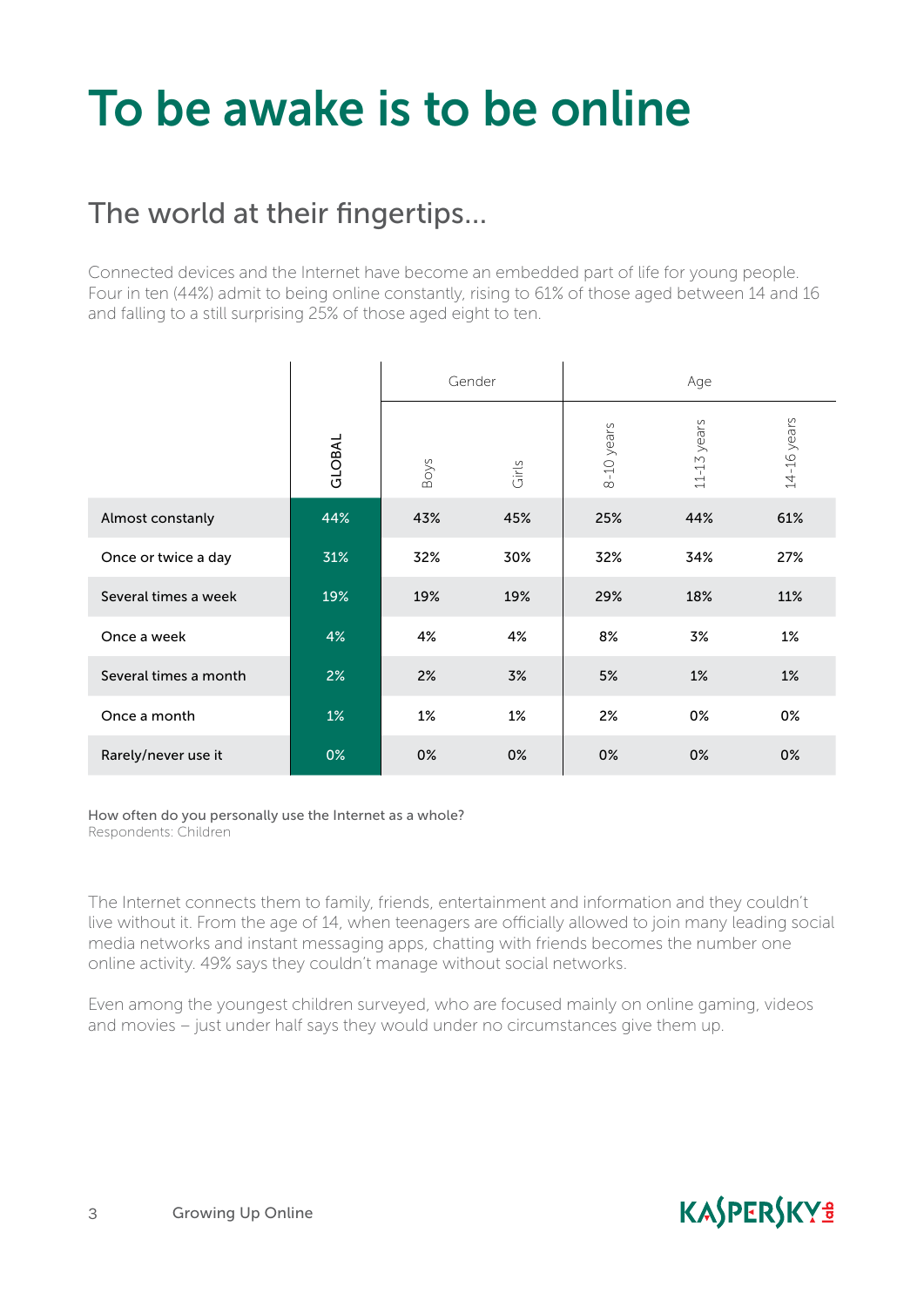|                                                                                                                                                                                                                                                                                                                                                                                                                                                                                 |        | Gender |       | Age        |               |             |  |
|---------------------------------------------------------------------------------------------------------------------------------------------------------------------------------------------------------------------------------------------------------------------------------------------------------------------------------------------------------------------------------------------------------------------------------------------------------------------------------|--------|--------|-------|------------|---------------|-------------|--|
|                                                                                                                                                                                                                                                                                                                                                                                                                                                                                 | GLOBAL | Boys   | Girls | 8-10 years | $11-13$ years | 14-16 years |  |
| Play online games                                                                                                                                                                                                                                                                                                                                                                                                                                                               | 43%    | 54%    | 33%   | 49%        | 43%           | 39%         |  |
| Watch movies/ videos                                                                                                                                                                                                                                                                                                                                                                                                                                                            | 42%    | 43%    | 41%   | 43%        | 41%           | 41%         |  |
| Social networks such as Facebook, Twitter, Instagram                                                                                                                                                                                                                                                                                                                                                                                                                            | 35%    | 32%    | 38%   | 19%        | 36%           | 49%         |  |
| Instant messengers, such as WhatsApp, Viber                                                                                                                                                                                                                                                                                                                                                                                                                                     | 33%    | 29%    | 37%   | 19%        | 36%           | 44%         |  |
| Use for school/ training/ vocational                                                                                                                                                                                                                                                                                                                                                                                                                                            | 28%    | 26%    | 30%   | 25%        | 29%           | 31%         |  |
| Listen to online radio/ stream music, download music                                                                                                                                                                                                                                                                                                                                                                                                                            | 25%    | 22%    | 28%   | 19%        | 25%           | 31%         |  |
| Search for information, e.g. latest news, sports,<br>hobbies, events, local issues                                                                                                                                                                                                                                                                                                                                                                                              | 21%    | 22%    | 20%   | 15%        | 22%           | 24%         |  |
| Calls over the Internet/ Skype                                                                                                                                                                                                                                                                                                                                                                                                                                                  | 19%    | 19%    | 20%   | 14%        | 21%           | 23%         |  |
| Download/ upload photos, videos, texts in social<br>networks or other forums                                                                                                                                                                                                                                                                                                                                                                                                    | 19%    | 17%    | 20%   | 12%        | 19%           | 24%         |  |
| Write e-mails                                                                                                                                                                                                                                                                                                                                                                                                                                                                   | 18%    | 17%    | 20%   | 13%        | 17%           | 24%         |  |
| Tutorials, learning programs, forums for hobbies,<br>leisure, etc.                                                                                                                                                                                                                                                                                                                                                                                                              | 15%    | 14%    | 15%   | 12%        | 15%           | 17%         |  |
| Online learning courses, e.g. for school/training/<br>vocational                                                                                                                                                                                                                                                                                                                                                                                                                | 12%    | 12%    | 13%   | 11%        | 11%           | 15%         |  |
| Newsgroups, blogs or Internet forums: personally read<br>or write                                                                                                                                                                                                                                                                                                                                                                                                               | 10%    | 9%     | 11%   | 6%         | 10%           | 14%         |  |
| Online shopping, e.g. Ebay or Amazon                                                                                                                                                                                                                                                                                                                                                                                                                                            | 9%     | 9%     | 10%   | 6%         | 9%            | 12%         |  |
| Online banking                                                                                                                                                                                                                                                                                                                                                                                                                                                                  | 5%     | 5%     | 5%    | 4%         | 4%            | 6%          |  |
| I can do without all of them                                                                                                                                                                                                                                                                                                                                                                                                                                                    | 9%     | 9%     | 9%    | 11%        | 9%            | 7%          |  |
| With which Internet activities would you under no circumstances want<br>to do without? What should be available on the Internet?<br>Respondents: Children                                                                                                                                                                                                                                                                                                                       |        |        |       |            |               |             |  |
| Many (58%) use the Internet as their main route to news and also more general information (74%),<br>often encouraged to do so by their schools. These sources can include the online editions of<br>respected news media as well as unverified websites, so it is not surprising that 70% of respondents<br>say they don't believe everything they read. However, for 62% of 14 to 16 year olds such scepticism<br>is not enough for them to turn to their parents for answers. |        |        |       |            |               |             |  |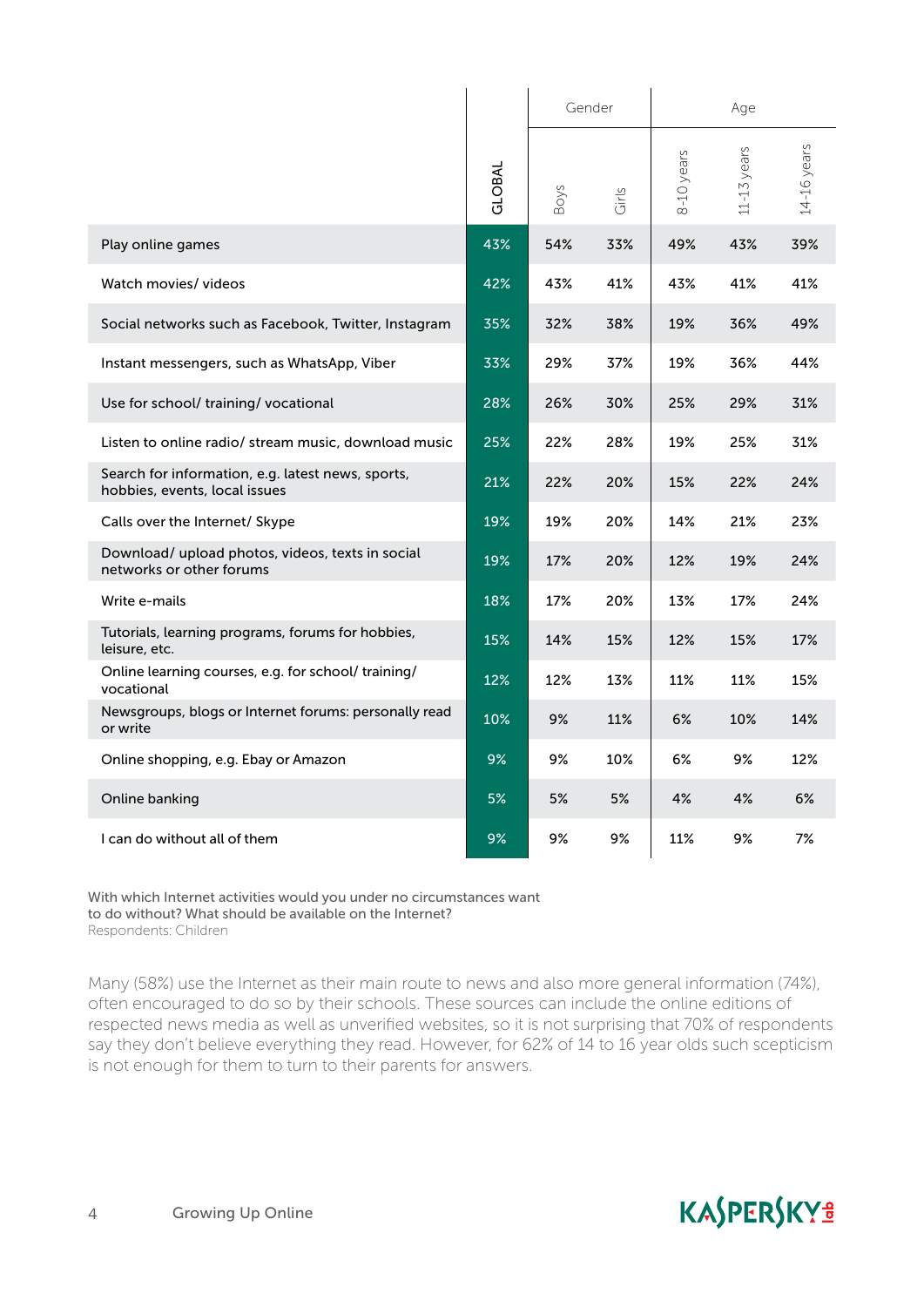#### …and now in their pocket

Smartphones have become the main device for going online, with 62% accessing the Internet on their smartphone, compared to just half (53%) doing so on a computer or laptop.

It is almost impossible to separate a young person from their smartphone. 73% of those aged 14 to 16, and even one in three (33%) of those aged eight to ten say they couldn't do without them.

The reasons for this growing use include the fact that smartphones are now cheaper, with larger screens and memories and greater functionality – so they can do more. But, most of all they are small and portable and allow users of any age to carry their indispensable online life with them wherever they go. The widespread, 21st century condition: FOMO ('fear of missing out'), combined with teenage angst and a natural desire to be close to one's friends at all times, make connected phones irresistible companions.

So while computers and laptops remain the top devices for school work, movies etc. it's the smartphones that are now mainly used for communications and connection. This introduces a whole new landscape of risk.

## What's hiding in their hands

#### A new world to worry about for parents

Many parents have become used to quietly monitoring their kids' online activity; following advice to keep computers in family spaces, taking a quick look as they walk past and monitoring a child's behaviour for signs of unease or even distress. None of this is possible when the activity that could be putting your child at risk is taking place on a device you can't see.

Sometimes this is intentional on the part of the teenager. The adolescent years are a journey of growing independence; of wanting to be different while at the same time wanting to belong. Not sharing everything with your parents and a high susceptibility to the influence of peer pressure are part of being young, but in the online world such behaviour can make a young person vulnerable to threat and inappropriate content.

#### The dangers of too much privacy

Just under half (44%) of young people, rising to 51% of those aged 14 to 16 have concealed from their parents something related to their online or device activity.

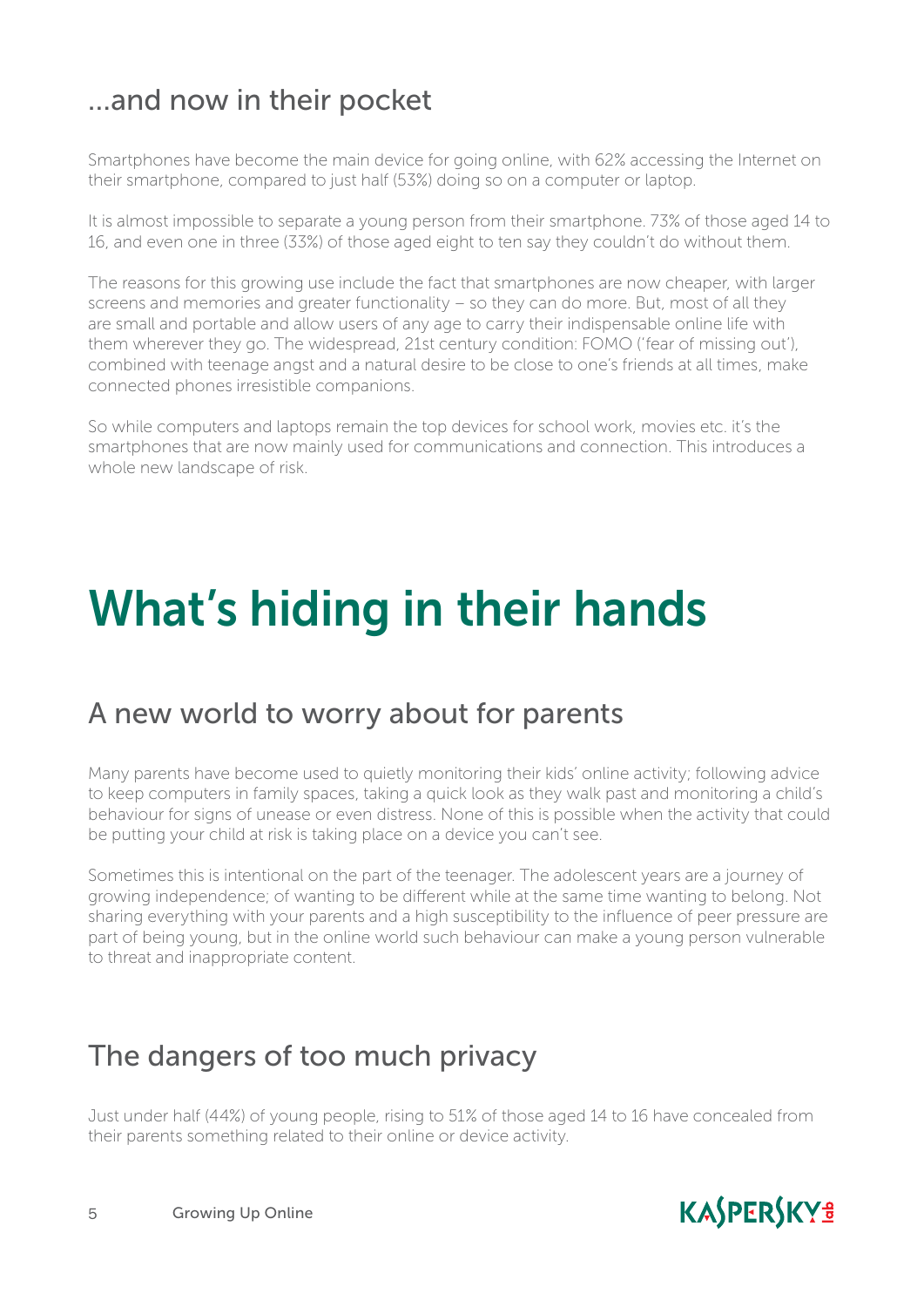While in most cases this concerns the relatively harmless fact that they have exceeded their permitted Internet session (22%), some admit to hiding the sites they visited (14%), or watching films or playing games that are not appropriate for their age (12%).

More worrying is the small but significant number who admit to concealing from their parents the fact that they were in online contact with people their parents are unhappy about (7%), had signed up for or opened accounts on unsuitable sites, or had downloaded illegal or prohibited stuff (5%).

|                                                                                                 | GLOBAL | JSA | Russia | $\supseteq$ | France | Germany | $\sqrt{\mathsf{P}}$ | Spain | $\leq$ |
|-------------------------------------------------------------------------------------------------|--------|-----|--------|-------------|--------|---------|---------------------|-------|--------|
| How long I was on the Internet                                                                  | 22%    | 23% | 36%    | 19%         | 17%    | 29%     | 16%                 | 19%   | 15%    |
| Which sites I had visited on the Internet                                                       | 14%    | 18% | 21%    | 12%         | 9%     | 18%     | 11%                 | 13%   | 10%    |
| That I had watched games/ films that are not<br>approved for my age                             | 12%    | 16% | 17%    | 11%         | 7%     | 19%     | 7%                  | 11%   | 10%    |
| The fact that I had used a device that I was<br>actually not permitted to use                   | 8%     | 15% | 10%    | 6%          | 4%     | 7%      | 5%                  | 8%    | 7%     |
| That I maintain contact with people over<br>social media, who my parents do not like or<br>find | 7%     | 14% | 10%    | 5%          | 5%     | 8%      | 3%                  | 4%    | 6%     |
| That I had illicitly downloaded apps                                                            | 6%     | 12% | 7%     | 5%          | 3%     | 7%      | 10%                 | 2%    | 4%     |
| That I had signed up/ opened accounts on<br>unsuitable sites                                    | 5%     | 11% | 4%     | 4%          | 3%     | 5%      | 4%                  | 4%    | 4%     |
| That I had downloaded prohibited/illegal<br>stuff                                               | 5%     | 13% | 8%     | 3%          | 2%     | 4%      | 2%                  | 2%    | 4%     |
| That I had sent pictures/ videos that were<br>not appropriate/ intended for this purpose        | 5%     | 12% | 4%     | 3%          | 3%     | 3%      | 3%                  | 2%    | 5%     |
| That I had been mobbed                                                                          | 4%     | 12% | 2%     | 2%          | 2%     | 2%      | 0%                  | 2%    | 5%     |
| That I had mobbed another child                                                                 | 3%     | 13% | 1%     | 2%          | 3%     | 1%      | 1%                  | 0%    | 3%     |
| Other                                                                                           | 3%     | 3%  | 5%     | 3%          | 3%     | 2%      | 2%                  | 3%    | 2%     |
| No, never                                                                                       | 57%    | 43% | 42%    | 62%         | 66%    | 54%     | 65%                 | 63%   | 64%    |

#### What did you conceal from your parents?

Respondents: Children

These activities could have far-reaching negative impact. They could expose the child's device to technology-based threats such as hacking or infection and data loss – perhaps leading to pictures being made public and embarrassing others or causing distress. In extreme cases they could also make the young person more vulnerable to approaches from dangerous strangers, intent on drawing them into cyber-crime or even radicalisation.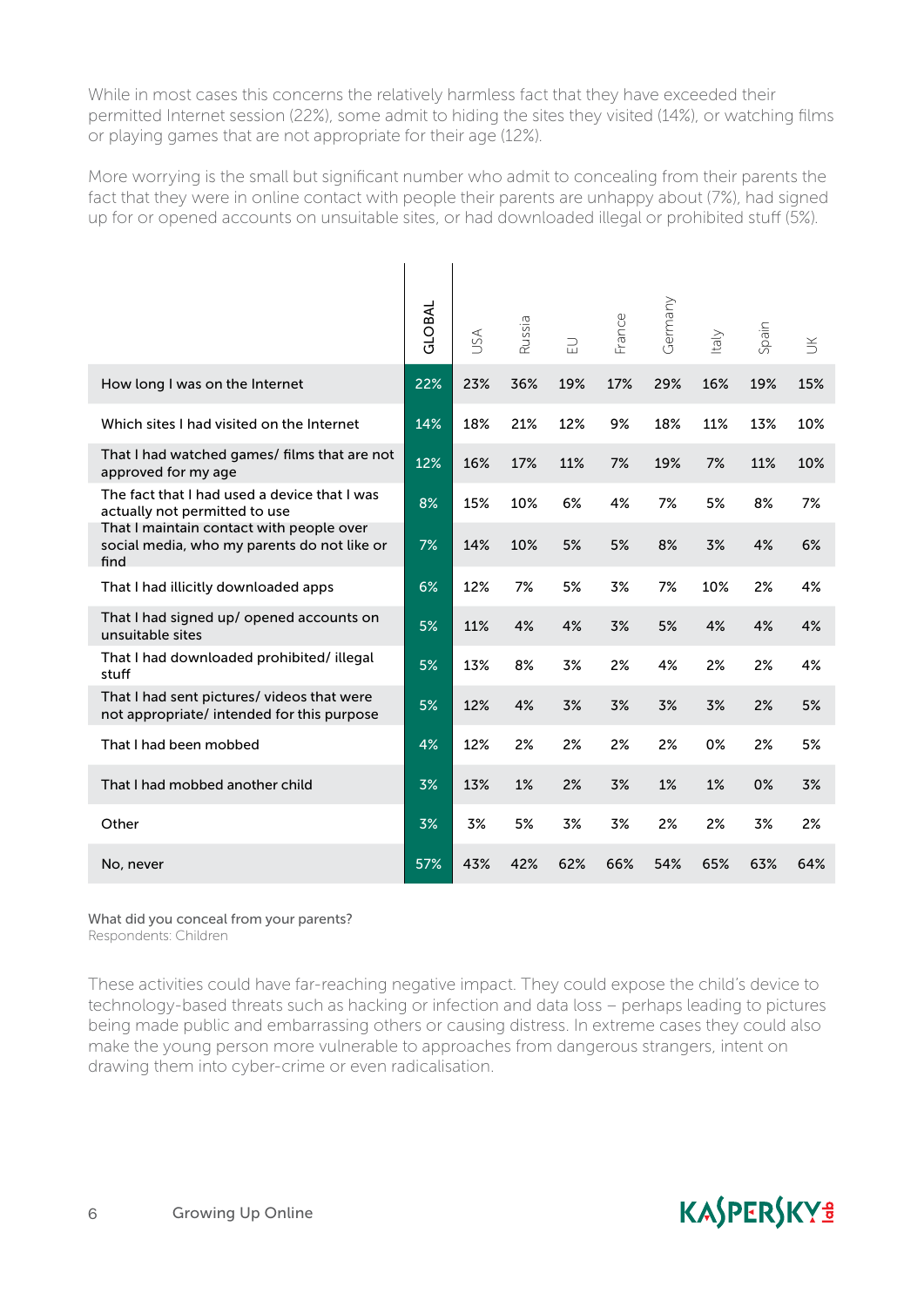One in three of those surveyed had acted to stop their parents from finding out what they did online. 14% had locked a device with a password their parents didn't know, while 13% say they tried to confine their Internet sessions to when their parents were not around. 10% deletes their browsing history after every session.

A significant number have opted for more sophisticated measures: 22% used anonymizer tools and 14% had downloaded applications that enabled them to conceal which apps they used.

|                                                      |        | Gender |       | Age                   |                                                                   |               |  |
|------------------------------------------------------|--------|--------|-------|-----------------------|-------------------------------------------------------------------|---------------|--|
|                                                      | GLOBAL | Boys   | Girls | -10 years<br>$\infty$ | -13 years<br>$\overline{\phantom{0}}$<br>$\overline{\phantom{0}}$ | $14-16$ years |  |
| I use tools to anonymise my identity on the Internet | 22%    | 24%    | 20%   | 17%                   | 23%                                                               | 27%           |  |
| I use special apps that conceal which apps I use     | 14%    | 15%    | 12%   | 13%                   | 13%                                                               | 15%           |  |

#### Respondents: Children

At the same time, over half of parents (57%) believe that their children will tell them if something worrying or inappropriate happens online and 31% are convinced that their kids don't hide anything from them. Only one in three (38%) parents have spotted their children hiding something from them online. In most cases, this was related to the amount of time spent online, the nature of the websites visited and accessing content that was not age appropriate.

However, the activity that many parents didn't spot tended to include the most dangerous or distressing.

In up to 70% of cases where young people had successfully concealed activity such as visiting unsuitable websites, illicitly downloading apps or illegal materials, or sending/watching inappropriate videos or images – their parents had absolutely no idea. The same proportion didn't realize their children were hiding the experience of being cyber-bullied or even that they were themselves cyber-bullies. More than half of young people had successfully concealed from their parents that the fact that they were in contact with inappropriate people via social media.

## Conclusion: Empowering parents

Parents want to protect their children, and children look to their parents for such protection.

The majority of young people say they would welcome more conversation with their parents about the dangers they might encounter online (75%), and would feel safer if their parents provided guidance on the apps and websites that were OK to use (63%) and restricted access to those that weren't (61%).

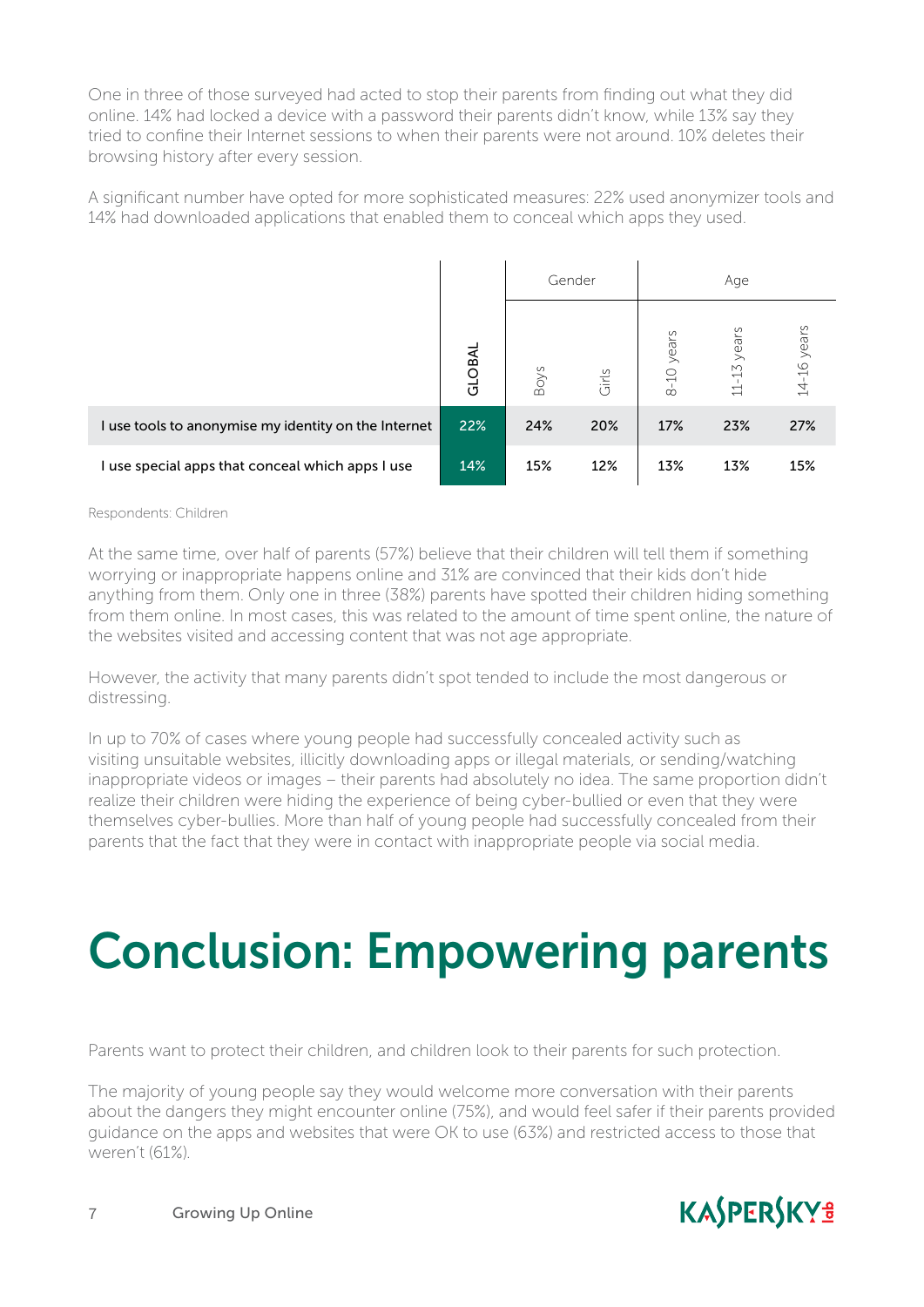It is worth noting that many 14-16 year olds were also in favor of some of these measures to protect themselves better online. 70% would welcome better dialog with their parents about online threats and half would even accept the fact that some sites, applications and activities were forbidden.

|                                                                                                                       |        | Gender      |       |            | Age           |             |  |
|-----------------------------------------------------------------------------------------------------------------------|--------|-------------|-------|------------|---------------|-------------|--|
|                                                                                                                       | GLOBAL | <b>Boys</b> | Girls | 8-10 years | $11-13$ years | 14-16 years |  |
| If my parents talk to me about the dangers on the Internet                                                            | 75%    | 73%         | 76%   | 77%        | 77%           | 70%         |  |
| If my parents install general antivirus software                                                                      | 74%    | 73%         | 76%   | 71%        | 76%           | 74%         |  |
| If my parents tell me which websites/apps I may use                                                                   | 63%    | 63%         | 64%   | 73%        | 66%           | 51%         |  |
| If it is only my parents that can buy or download programs/ apps<br>(and I am not permitted to do so)                 | 62%    | 60%         | 63%   | 69%        | 63%           | 52%         |  |
| If my parents prohibit certain activities on the Internet (e.g.<br>online shopping, video websites, social networks)  | 61%    | 60%         | 62%   | 69%        | 64%           | 51%         |  |
| If my parents password protect specific websites, and I can as<br>such not access these websites (e.g. online stores) | 56%    | 55%         | 57%   | 62%        | 60%           | 47%         |  |
| If my parents set me a time limit                                                                                     | 54%    | 56%         | 53%   | 64%        | 57%           | 43%         |  |
| If my parents often try as far as possible to be present when I am<br>on the Internet                                 | 53%    | 52%         | 54%   | 66%        | 54%           | 39%         |  |
| If my parents check the history/ chronicle when I stop, so they<br>can see where I was all over the Internet          | 50%    | 51%         | 49%   | 55%        | 53%           | 42%         |  |
| If my parents lock away the device                                                                                    | 43%    | 44%         | 42%   | 51%        | 46%           | 33%         |  |

Insofar as your parents want to make your Internet usage safer with the help of these different options, which in your opinion would work, so that you are even more safer when surfing on the Internet?

Respondents: Children

Three quarters (74%) of all respondents, regardless of age said they would feel safer if their parents installed general antivirus software on the devices they used. In a world where children increasingly go online using a smartphone or take proactive steps to keep their activities on the Internet hidden from others, having a strong, comprehensive security solution working quietly in the background to keep them safe wherever they are, and whatever they're doing, is more important than ever.